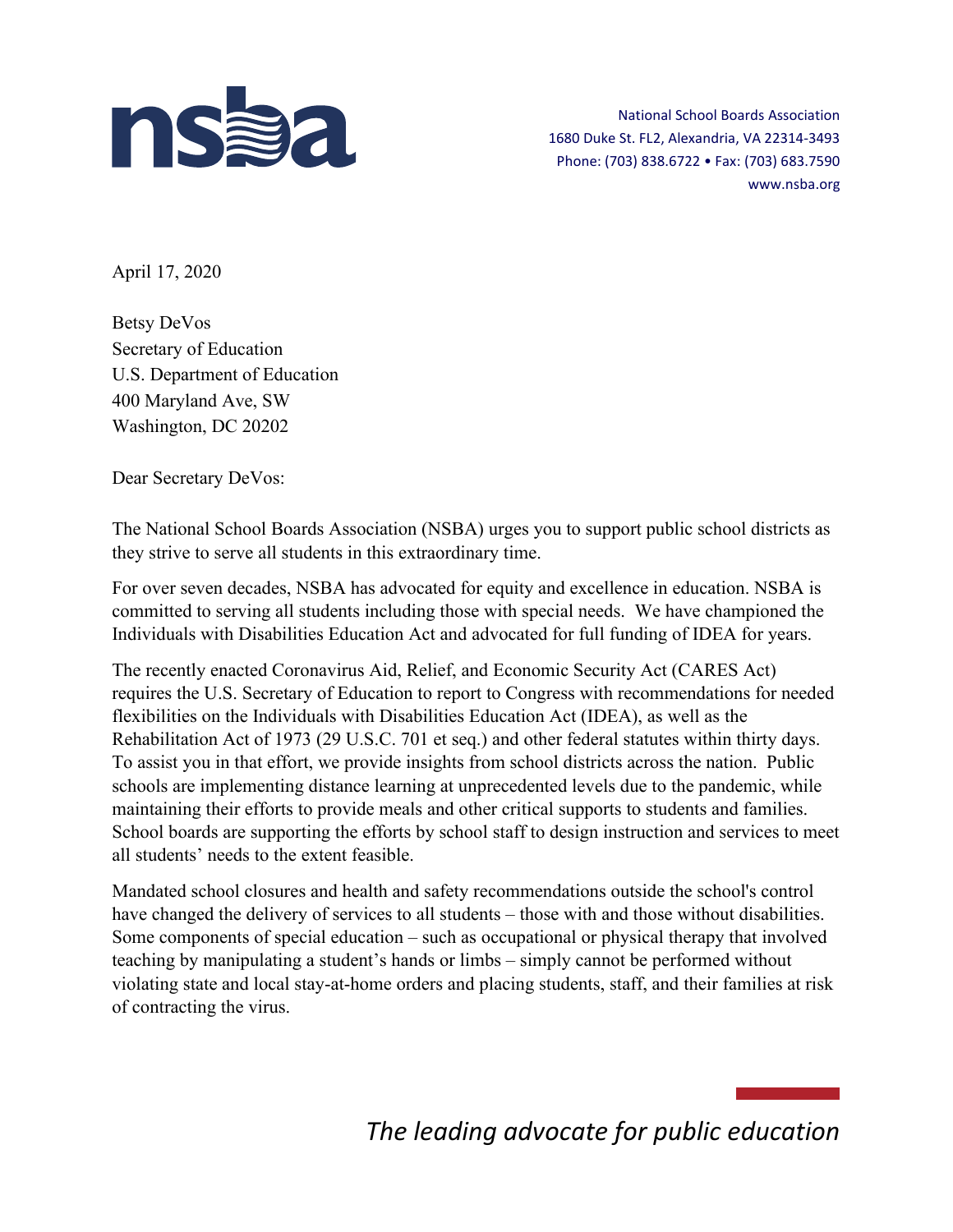The guidance recently provided by the U.S. Department of Education (ED) regarding students with disabilities is limited in scope and does not fully address all the challenges school districts are facing to continue services for children with disabilities. School districts are fielding concerns and complaints because of difficulties caused by the pandemic and need these issues to be addressed by the Secretary through narrowly tailored and temporary targeted flexibilities during this unprecedented situation.

Below are a few examples of the challenges not addressed by the previous guidance:

- School districts are struggling to provide the appropriate number of therapy minutes prescribed in Individualized Education Programs (IEP).  For instance, under normal circumstances, a speech-language pathologist might see four kindergarten students in group therapy if the students have the same articulation issue. Teletherapy may not be appropriate, or possible, for a group and may have to be delivered individually. Flexibility on the number of minutes of therapy provided under these circumstances is necessary.
- Numerous services provided within an IEP cannot be provided currently because of public health directives. Students with disabilities can be the most vulnerable during this health emergency. Any possible exposure from outside individuals such as special education professionals conducting home visits could risk the health of the students, their family, and the staff. School districts are encountering challenges that are interrupting the delivery of certain special education services such as confidentiality protections for students regarding services delivered online; public health directives preventing certain physical therapies and home-based services; shortages of qualified staff caused by health and safety concerns; closure of school buildings where certain equipment and technology is housed and cannot be relocated; and lack of Internet access and/or necessary hardware to connect service providers and instructional staff to students.
- Free Appropriate Public Education (FAPE) looks very different when students are not in school buildings. We ask the Department to provide clear confirmation that the standard for FAPE used by state education agencies and courts -- providing services that are "reasonably calculated to enable a child to make progress appropriate in light of the child's circumstances" -- necessarily must take into account the context of this national emergency. Consistent with the Department's March 21, 2020, guidance stating "schools may not be able to provide all services in the same manner they are typically provided," NSBA asks that the Secretary make clear that school districts will not be liable for failure to provide FAPE during the period of COVID-19 shut downs if they are making good faith efforts to provide it.
- School districts are struggling to meet IDEA timelines, particularly those for evaluations and re-evaluations, without in-person access to students. Many standardized testing methods cannot be completed with validity over electronic platforms. Evaluations that require classrooms observations, such as Functional Behavioral Assessments, cannot be completed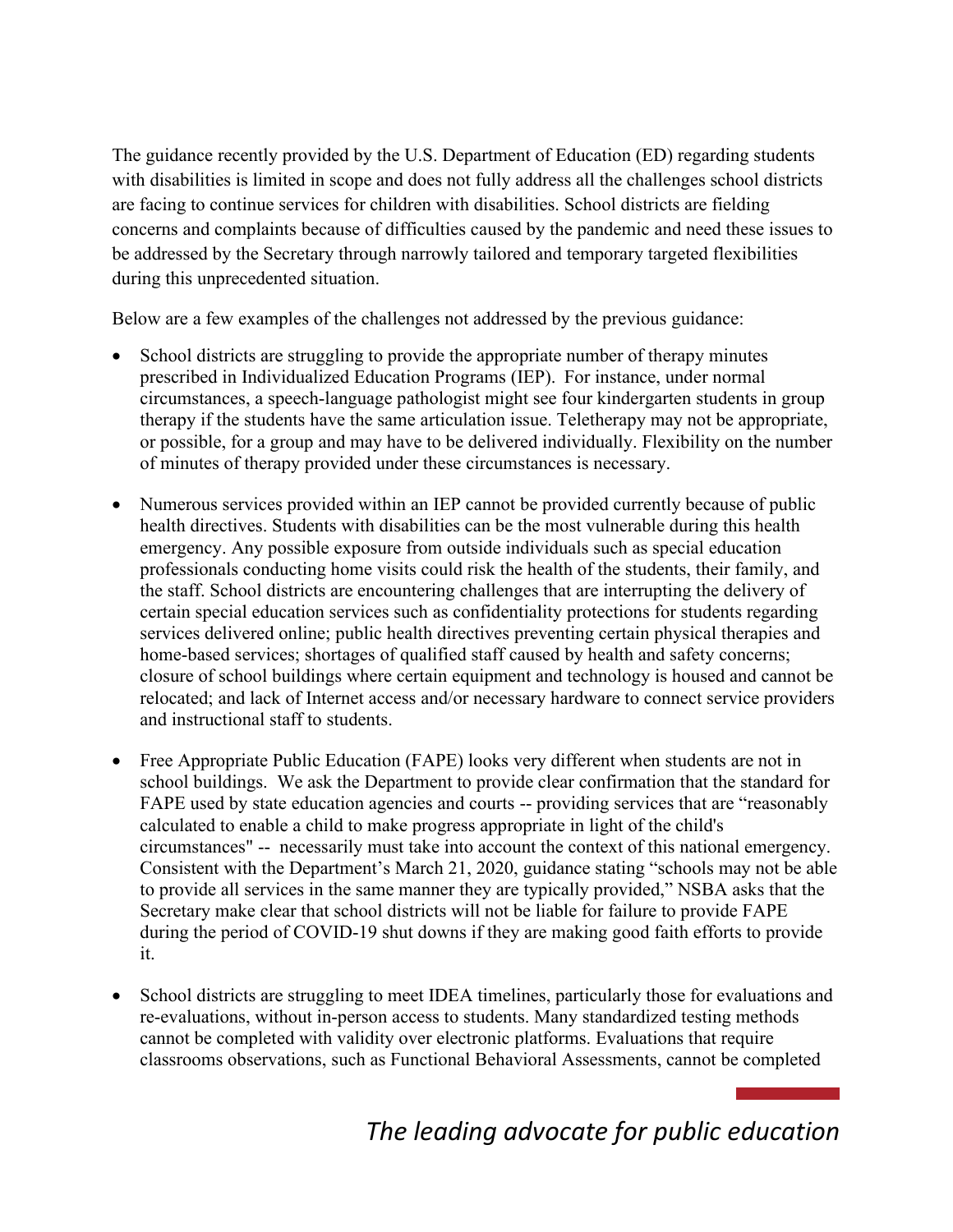while students are participating in remote instruction. School districts need flexibility to extend initial and re-evaluation deadlines to complete these evaluations with fidelity. To that end, many school districts have asked whether they can reach mutual agreements with parents to extend the evaluation timelines. We request clarification from the Department of Education that such mutual extensions are acceptable under IDEA.

The lack of adequate home internet access by millions of children, including students with disabilities, adds to the challenging situation schools face as they try to deliver quality learning to all students during the pandemic. This inequity of access, commonly known as the homework gap, has existed for years, but it is now being exacerbated by the COVID-19 pandemic. There are many students with disabilities that lack crucial home access making it impossible for them to receive online learning being provided by school districts. For some disabled students, it is the lack of internet access, and not their specific disability, that makes these services difficult to provide under these extraordinary circumstances.

The Institute of Education Sciences (IES), an arm of the National Center for Education Statistics, released a report in 2017 focused on student broadband access when they were away from school and at home. The report found large gaps in both home connectivity and access depending on the racial and ethnic background, economic status, and location of a students' family. Further, the study found there were pockets of poor or no access in urban, suburban, and rural areas with remote rural areas being particularly impacted. Historically underserved students such as those from lower income families and minority students had worse connectivity on average than other students. This inequity that has existed for many years makes it impossible to provide some services during the move to online learning without major assistance from the federal government. This digital divide is not the fault of school districts, it is the fault of society and government for failing to adequately build out this important connectivity for all Americans.

• School districts are attempting to provide services to private school students pursuant to their Individualized Service Plans during the term of the school closures, but there are difficulties in accessing these students. School districts would like clarification as to their responsibilities for implementing Individualized Service Plans during the school closures and the alternatives available to public school districts, non-public schools, and families because of extenuating factors from this pandemic that have inhibited the scope of activities regularly provided via Individualized Service Plans during this time.

School districts do not have guidance on legal standards that will apply to claims for additional services once school buildings are open. NSBA requests that the Department stress the need for clear standards, avoiding the use of the phrase "compensatory education" in describing the obligation where a state-mandated change in school operation occurs due to a public health emergency. Compensatory education is given when a student's IEP services are not provided or if there is a denial of FAPE. It is a remedy for a failure on the part of the school system. That is not the case here. Some students may not be able to access online learning during the closure period and their FAPE will be imperfect. But every student's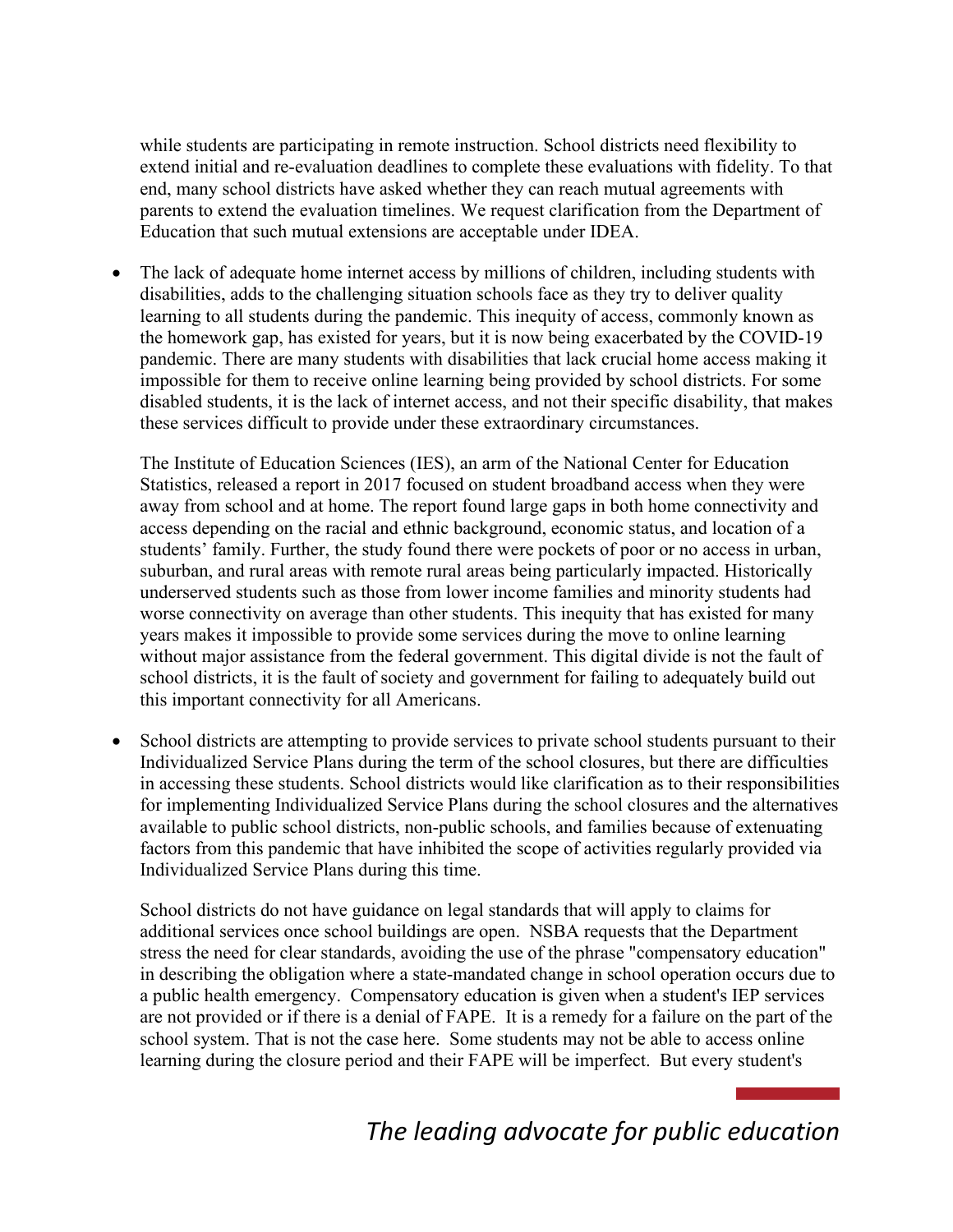education will be imperfect for some time period, through no fault of the local schools. As our districts work diligently to recover from this pandemic -- and work to ensure the safety and wellbeing of both students and employees – recovery efforts for special education services is a priority.

• We believe that guidance and flexibility is necessary to clarify that: (1) compensatory education will be the exception and not the rule; (2) there will not be an assumption that students were denied FAPE because of lack of instruction/service during the closure; (3) IEP team meetings for determining compensatory education will be required only if school staff have reason to suspect that the student did not receive meaningful educational benefit in light of the student's unique needs and circumstances because of the COVID-19 shut down; (4) when determining whether compensatory education is needed, school officials and IEP teams should consider the student's overall progress during the entire IEP year and not just whether the student received services during a move to virtual learning; and (5) compensatory education does not require minute-for-minute make up for time or services not provided during a closure.

We ask the Department to determine that **the standard should be whether the LEA made a good faith effort** to provide special education and related services to the extent possible given the extraordinary measures that are being taken by public health authorities to stop the spread of COVID-19.  To expect LEAs to provide every element of a child's IEP is not possible under the circumstances; and, to allow parents and attorneys to flood the system with due process complaints when the whole country, including LEAs, is going to be resource challenged next year when school resumes will overwhelm the system.

While this list is by no means exhaustive, it represents the types of issues those on the front lines are confronting every day.

## **We urge the Department to provide school districts targeted, temporary, and narrowly tailored flexibility that takes into consideration the realities of dealing with the COVID-19 pandemic as they continue to act in good faith to provide appropriate special education and related services to students with disabilities to the extent feasible during this crisis.**

Upon the resumption of normal school operations, school districts look forward to uninterrupted delivery of special education and related services in the amount and type required by a student's Individualized Education Plan. Targeted flexibility to districts would be discontinued following any federal, state, and local clearances needed for a district to resume its normal schedule and delivery of education services.

NSBA and our state associations applaud the resiliency of our school boards, educators, students, families and school districts during this challenging time. Our school boards appreciate the diligence of our educators and staff to ensure that many of our students are receiving online instruction and nutritious meals, as well as other supports to continue numerous educational